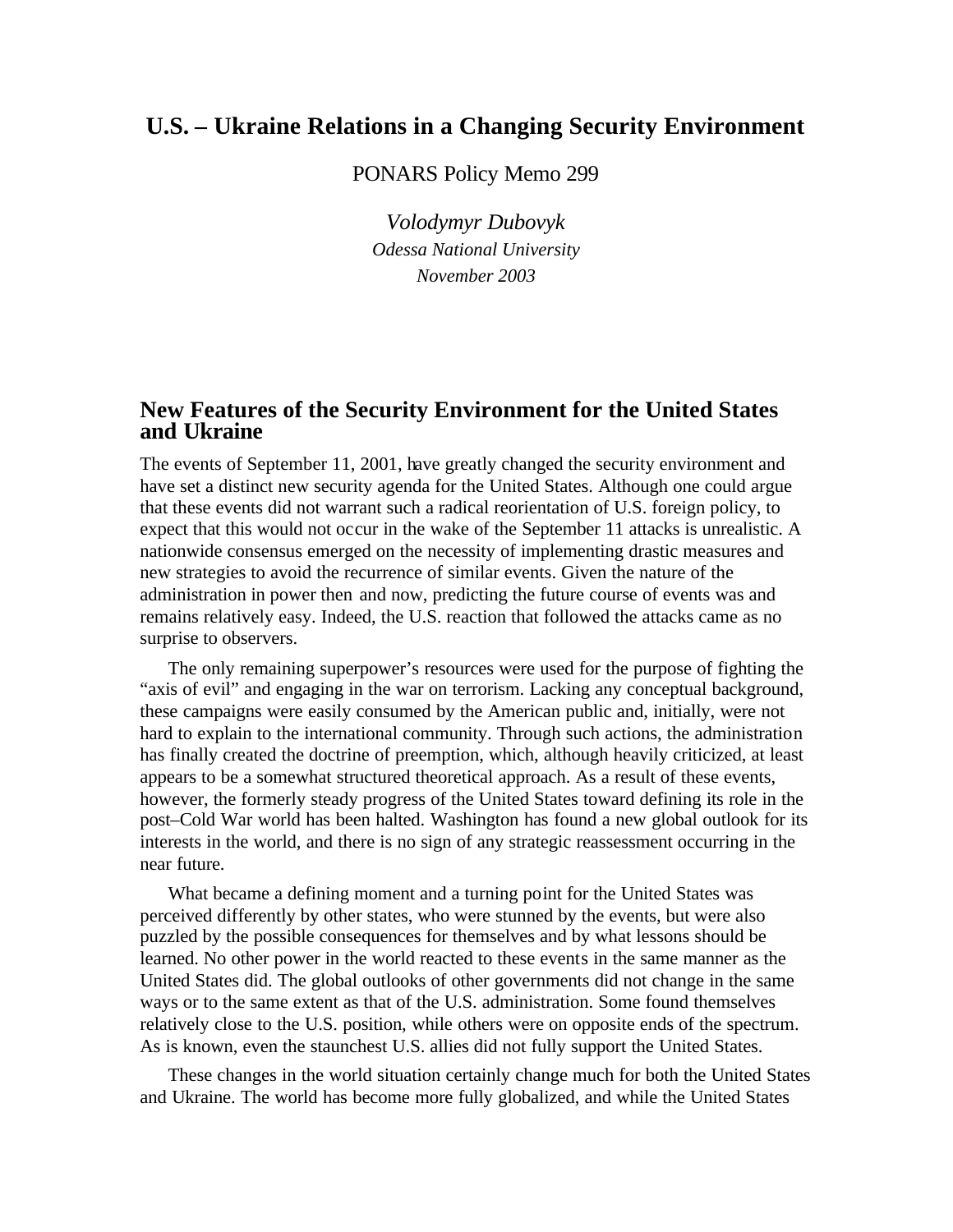largely has led this trend toward globalization, Ukraine has remained on the periphery, clearly suffering from a lack of vision for what its role should be in the process.

As a regional power, Ukraine has witnessed most of the changes in its security environment on a regional level. Major changes in Ukraine's security environment have included: NATO expansion, enlargement of the European Union, development of political and security mechanisms in the Black Sea region, a more assertive Russia, new developments in U.S.-Russian relations, and the decline of GUUAM (Georgia, Ukraine, Uzbekistan, Azerbaijan, Moldova). These changes have brought about profound differences in how the United States and Ukraine view their security agendas. These differences have caused problems in bilateral relations and the erosion of the so-called strategic partnership that had been created between them.

#### **The Strategic Partnership: Did It Ever Really Exist? And What Can Be Achieved Now?**

U.S.-Ukrainian relations were formally upgraded to the level of a "strategic partnership" in 1996. This occurred in the midst of the most fruitful period of interaction between the two countries. A bilateral inter-governmental commission was formed and then followed in 1997 by the signing of the NATO-Ukraine Charter on a Distinctive Partnership as well as important treaties with Russia, Poland, and Romania. These agreements have helped Ukraine gain greater recognition in the international community and have cemented its Western choice and commitment to integration into the Euroatlantic community. Ukraine later began to implement a multi-dimensional foreign policy, but the Euroatlantic community was always seen as a priority.

Little was done to create a domestic basis for successful Euroatlantic integration, however. Ukraine continued to face many problems, including lack of reform in the economic sphere, absence of political liberalization, slow-growing civil society, and widespread corruption. These contradictory internal processes had a direct impact on Ukraine's foreign policy. A large gap has appeared between the successes in Ukraine's foreign policies and its failures in reforming domestic policies, which has undermined Ukraine's international standing, hindering it from forming a true strategic partnership with the United States among other things.

The strategic partnership was never much more than a kind of symbolic objective for bilateral relations, some sort of light at the end of tunnel that the partners should aim to achieve eventually. The main reason for declaring a strategic partnership was to emphasize the importance of working together. In reality, however, the two countries have lacked several essential elements of a strategic partnership. There is no shared vision of a strategic future; differing values and organizations that are moving slowly to promote coordination have also plagued U.S.-Ukraine efforts to build a viable strategic partnership. Ukraine was never in a position to be equal with the United States, and thus constantly delegated all initiative to its U.S. partners. Assuming that there was no real strategic partnership even back in the years of the most productive mutual collaboration, much more modest goals for the two countries to work toward together must be set.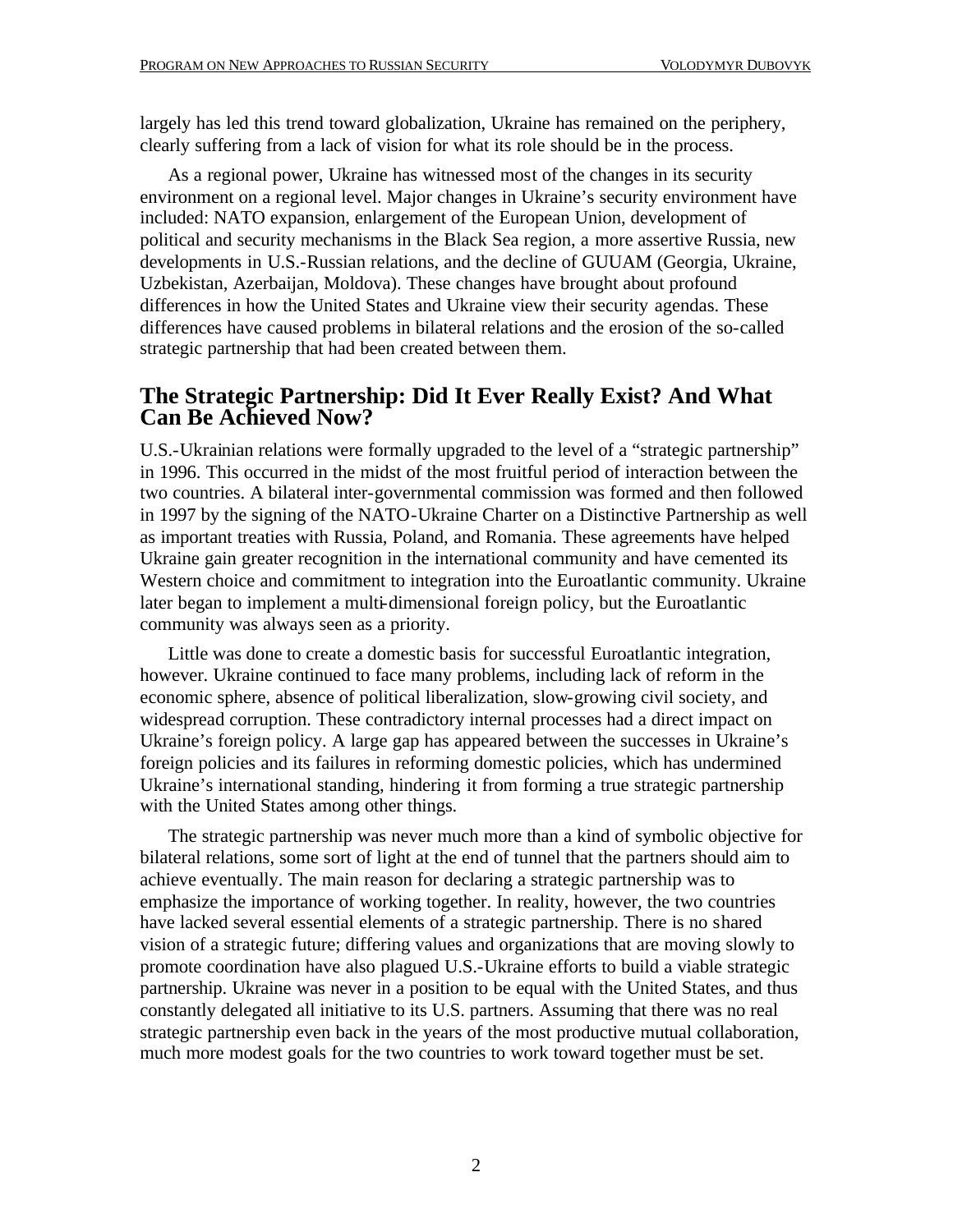# **U.S. Interests and Ukraine's Security**

The dynamic nature of U.S. perceptions of its role in the world and, specifically, in Eurasia, and Ukraine's hesitation to choose a foreign policy orientation are the two main reasons why the countries do not see eye to eye on the security environment in the region. Ukraine does have a very specific geopolitical position. However, unlike what many Ukrainians would expect, this position could bring more difficulties than advantages. The fact that Ukraine is located between various geopolitical zones or even, as some refer to them, civilizations, could be a great benefit to the country. At the same time, Ukraine's weak political system, its painful quest for identity, the opportunistic behavior by its leaders, the continuation of outdated assumptions regarding its role in the region, and the country's lack of experience in the international arena have could collectively cancel out any possible advantages it may have.

It is certainly not enough for Ukraine to claim the role of a bridge between East and West. Rather, this title must be earned by a set of policies that proves the necessity of working with and through Ukraine. Ukraine needed to perform a masterful balancing act between East and West with the eventual goal of moving westward. Although there were certain exceptions, including the above-mentioned period when Ukraine moved decisively westward while normalizing relations with Russia, Ukrainian leaders overall clearly have not been willing and/or capable of achieving such a feat.

U.S. security experts and foreign policy decisionmakers never took as a given the important role Ukraine could play in regional and U.S. security considerations. There was and remains a broad spectrum of ideas regarding Ukraine's security as viewed through U.S. interests. In very simplistic terms, there are three basic ways to think about the role of Ukraine in the global security environment: 1) Ukraine is important under certain circumstances and could be useful in constructing various regional security models (primarily to counterbalance Russia); 2) Ukraine is very important to regional security and thus to U.S. security; or 3) Ukraine is not important.

The United States largely followed the first approach during the first half of the 1990s (with the first few years of the decade being the exception). This was due partly to the fact that the Russian "success story" proved illusory and led to renewed U.S. views of Russia as a threat. Ukraine was thus seen as an essential element in preventing Russian domination in the region and a powerful tool in securing geopolitical pluralism in post-Soviet space. This theoretical line of thought was more characteristic of U.S. conservatives. There was a good chance that this approach would prove even more favorable with the current Bush administration, but Ukraine's failures and the events of September 11, 2001, have undermined this line of thinking. Ukraine's actions, which had little to do with security concerns, undermined its role and caused U.S.-Ukrainian rapprochement to be tactical rather than strategic.

The second approach was not very widely practiced, but it had an impact on policy for quite some time. The proponents of this approach see Ukraine as a cornerstone of regional security and as a vital player in ensuring U.S. interests in the area. Once again, policymakers stopped following this view of Ukraine primarily due to Kyiv's inability to take concrete steps in proving its significance to the United States.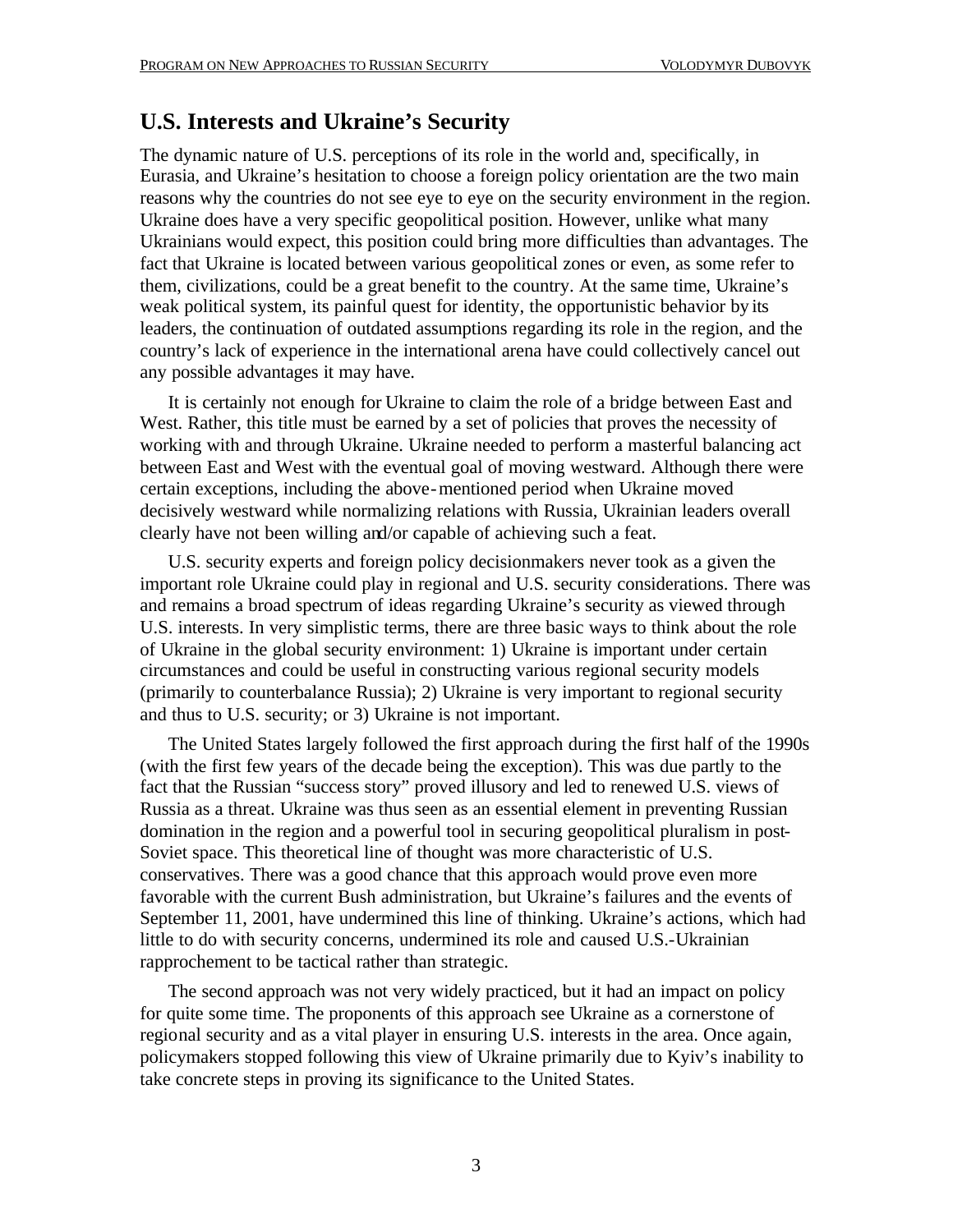This leaves the third approach, which is the most unfavorable for Ukraine. It is, however, precisely this approach that defines current U.S. policy toward Ukraine. Disappointment with Ukraine's actions has increased in recent years. Ukraine has been seen as relatively stable, and thus has not been seen as a country that urgently needs U.S. engagement. In addition, most human, financial, and organizational resources have been used for the war on terrorism, leaving countries such as Ukraine in the background.

## **Threats to Ukraine and the Role of the United States**

Ukraine faces a number of security threats. Internal threats are growing, and their urgency far exceeds that of threats posed by external factors. Domestic challenges are more acute than international ones; non-military challenges are more acute than military ones. Ukraine serves as a perfect example of how soft security issues could be dramatically more vital than those of the traditional hard security nature. This is not to say that Ukraine has no reason to worry about developments outside of its borders, but it is domestic problems that are causing the gravest challenges to the security, viability, and independence of Ukraine.

The United States has done enough to help Ukraine with both internal and external threats. By expanding NATO and cutting the "gray zone" to the immediate west of Ukraine, encouraging Kyiv's pro-European choice and carefully mediating its relations with Russia, Washington has assisted in creating a more favorable external security environment for Ukraine. The help provided for the purpose of advancing sorely needed economic reform and political liberalization was of utmost significance in helping Ukraine face some of its internal security threats. Much remains to be done in the future, but there is a clear willingness on the part of Washington to see that Ukraine is finally ready to help itself, meeting all of its security challenges in a responsible and systematic manner.

## **The Current Stage of the U.S.-Ukrainian Security Dialogue**

Currently, Ukraine poses a dilemma for U.S. security. The Bush administration has refused to take an openly negative stance toward the ruling regime in Kyiv and has no plans to impose sanctions of any kind. A passive, negative attitude toward Ukraine currently prevails, thus hurting bilateral cooperation, ending high-level contacts, and resulting in wait-and-see tactics. There is no sign of balanced engagement, which would involve a two-level dialogue with Ukraine, tougher rhetoric against the party of power, and constructive work with the rest of society. It appears that the current U.S. administration has neither the willingness nor the readiness to follow such a track. U.S. policymakers seem to lack any kind of desire to reassess U.S. foreign policy toward Ukraine, enjoying the luxury of delaying the implementation of any innovative initiatives toward the country. This policy fluctuates between the United States distancing itself from Ukraine and simply ignoring it. The United States has deliberately chosen not to be an active player in Ukrainian affairs. This is occurring at a time when Ukraine is facing yet another crucial moment in its brief post-Soviet history. Constructive and principled outside influence could make a clear difference in pre-election Ukraine. Whether new types of politicians will come to power in Ukraine—the kind of individuals who would